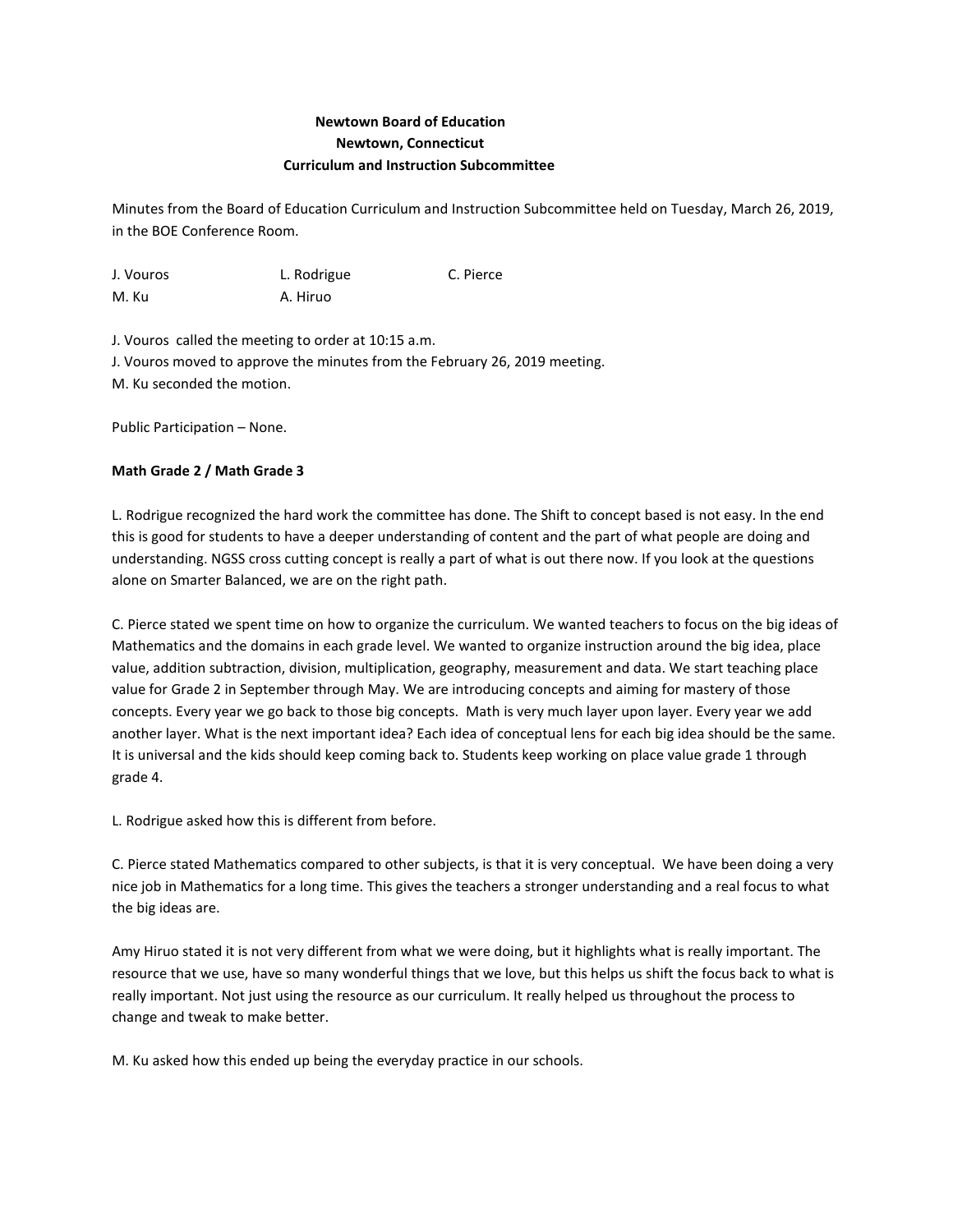Amy Hiruo stated this will be what they will be talking about next and how we want to introduce them to our grade levels. How can our resources support this? We have to decide the actual steps we want to take as far as really diving into them and shifting the focus a little bit away from that resource. How can our resources support this and what else do we need to add into what we are doing or take away from our resource to make this our focus.

C. Pierce stated that this year we started using the interim assessments that the state has. Helping teachers to see that this is great, also that this is not the curriculum. It is also helping the teachers to see this is not the standard we are really getting at. These assessments are showing what the standards are getting at. Teachers have more time to go over the assessments which will be helpful.

Amy Hiruo stated that we have seen big growth with teachers just going over the assessments. A lot of positive things have come out of this.

J. Vouros asked what those assessments look like.

Amy Hiruo stated she can speak for Hawley, which is all computer based. They take an interim assessment and focus on which domain we think was in need. For example Grade 3 and we choose numbers based on fraction focus. Knowing that they have not had much exposure to that in our curriculum at this point in the year, but they are going to need to know this information for SBAC. The teacher creates a test session. The students use the Interim Assessment Block (IAB) on the chrome books in the classroom. It worked out beautifully. The math version takes less time than the ELA component. It took about 15 minutes for the students to take it, with about 15 questions. Not a lot of instructional time lost, but it provides valuable information to guide the instruction. We took the information from the IABs and sat down together as a grade level with leadership within our building. We looked at the questions the students were very successful at and the questions the students struggled the most with and determined how we can instruct them on the areas they need the most help with. We need to look within the resource and outside the resource and see how it lines up with the standards and what standards we need to focus on to get the students to where they need to be.

J. Vouros asked about the children who have difficulty with reading.

C. Pierce stated some students have accommodations. Those students use text-to-speech, which is available in the assessments. Text-to-speech is available for 504 or IEP students.

Amy Hiruo stated also another way we are trying to use those IABs, is picking out the vocabulary and terminology that the students are not familiar with in hopes to help with some of the reading difficulty. By giving them direct instruction which some of them never had, exposing them to different ways the format will look will help us to understand is it the math or the reading.

M. Ku asked what the value of this compared to NWEA.

C. Pierce stated that this is a subject that keeps coming up. Are we over assessing? Are we assessing enough? Are we using the most important assessments? Then NWEA assessment gives us a comparison score. We can look at all of our students. We can compare within the district and nationally. It combines all of those important ideas into one test. The interim assessment looks at one grade at a time. We can look at student progress over time.